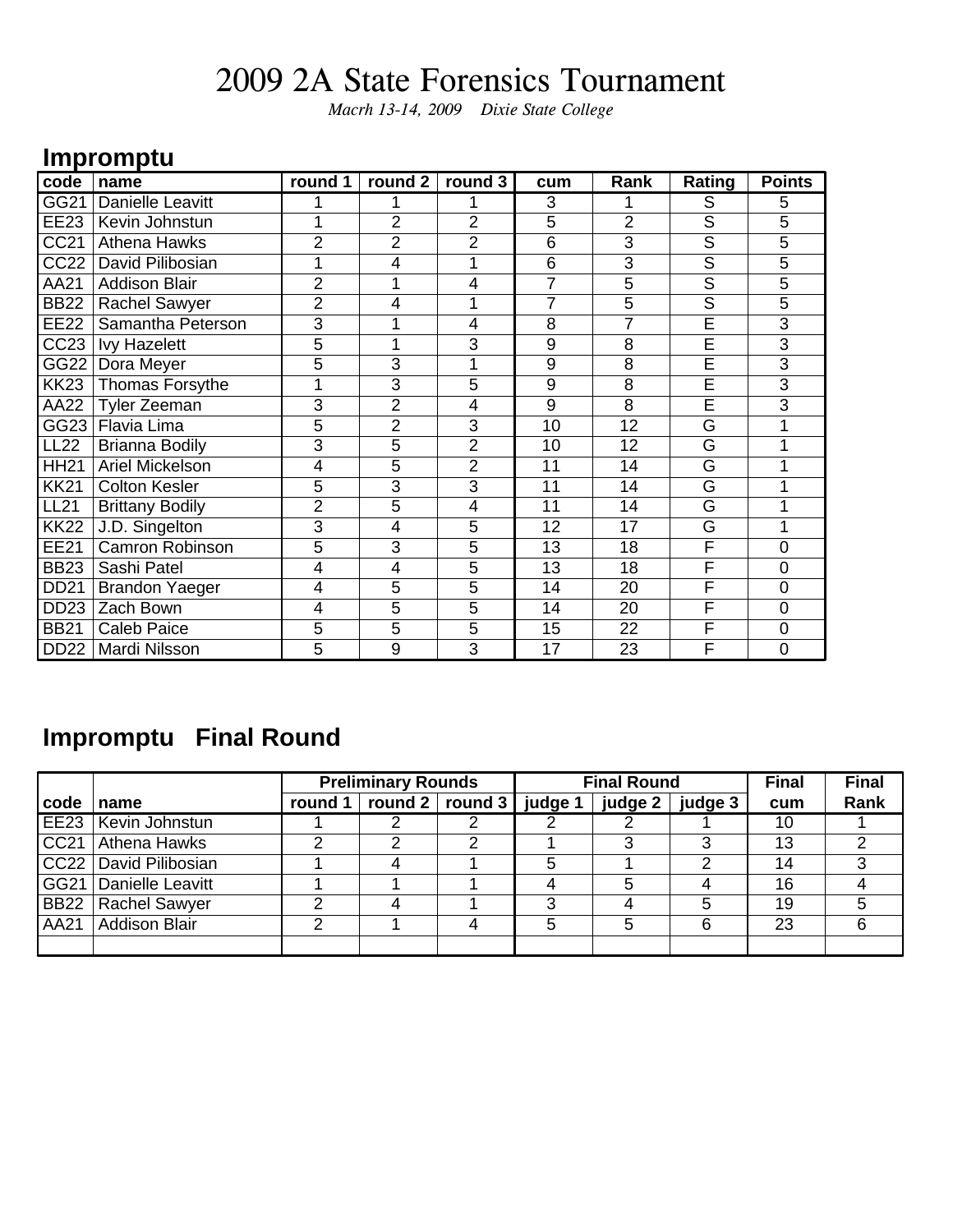*Macrh 13-14, 2009 Dixie State College*

#### **Extemp**

| code             | name                     | round 1        | round 2        | round 3 | cum | Rank | Rating | <b>Points</b> |
|------------------|--------------------------|----------------|----------------|---------|-----|------|--------|---------------|
| HH31             | Alec Barton              |                |                |         | 3   |      | S      | 5             |
| GG32             | Katiemarie Harmon        | $\overline{2}$ |                |         | 4   | 2    | S      | 5             |
| KK31             | <b>Alex Street</b>       |                | 3              | 2       | 6   | 3    | S      | 5             |
| GG31             | Lexi Pasi                |                |                | 4       | 6   | 3    | S      | 5             |
| <b>EE31</b>      | <b>Elizabeth Reese</b>   | 3              | 2              | 2       | 7   | 5    | E      | 3             |
| GG33             | <b>Bronson Whitmore</b>  | $\overline{2}$ | 4              |         |     | 5    | E      | 3             |
| <b>KK32</b>      | <b>Taylor Feffery</b>    | 4              | $\overline{2}$ | 2       | 8   |      | E      | 3             |
| CC31             | <b>Charles Schildt</b>   | 3              | 3              | 3       | 9   | 8    | E      | 3             |
| <b>KK33</b>      | <b>Emily Coleman</b>     | 3              | 2              | 5       | 10  | 9    | G      |               |
| CC <sub>32</sub> | Erin Olschewski          | $\overline{2}$ | 5              | 4       | 11  | 10   | G      |               |
| <b>EE32</b>      | <b>Tyrell Vance</b>      | 5              | 3              | 3       | 11  | 10   | G      |               |
| <b>EE33</b>      | Tanner Latham            | 4              | 4              | 3       | 11  | 10   | G      |               |
| CC33             | <b>Taylor Farnsworth</b> | 4              | 4              | 4       | 12  | 13   | F      | 0             |
| DD31             | Sage Lund                | 5              | 5              | 5       | 15  | 14   | F      |               |

### **Extemp Final Round**

|             |                          | <b>Preliminary Rounds</b> |                                                         |  | <b>Final Round</b> |         | <b>Final</b> | <b>Final</b> |
|-------------|--------------------------|---------------------------|---------------------------------------------------------|--|--------------------|---------|--------------|--------------|
| code        | name                     |                           | round 1 $\vert$ round 2 $\vert$ round 3 $\vert$ judge 1 |  | judge 2            | judge 3 | cum          | Rank         |
| <b>HH31</b> | Alec Barton              |                           |                                                         |  |                    |         |              |              |
| KK31        | <b>Alex Street</b>       |                           |                                                         |  |                    |         | 12           |              |
| EE31        | l Elizabeth Reese        |                           |                                                         |  |                    |         | 16           |              |
|             | GG31 Lexi Pasi           |                           |                                                         |  |                    | ົ       | 17           |              |
|             | GG32   Katiemarie Harmon |                           |                                                         |  |                    |         | 19           |              |
|             | GG33   Bronson Whitmore  |                           |                                                         |  |                    | :C      | 22           |              |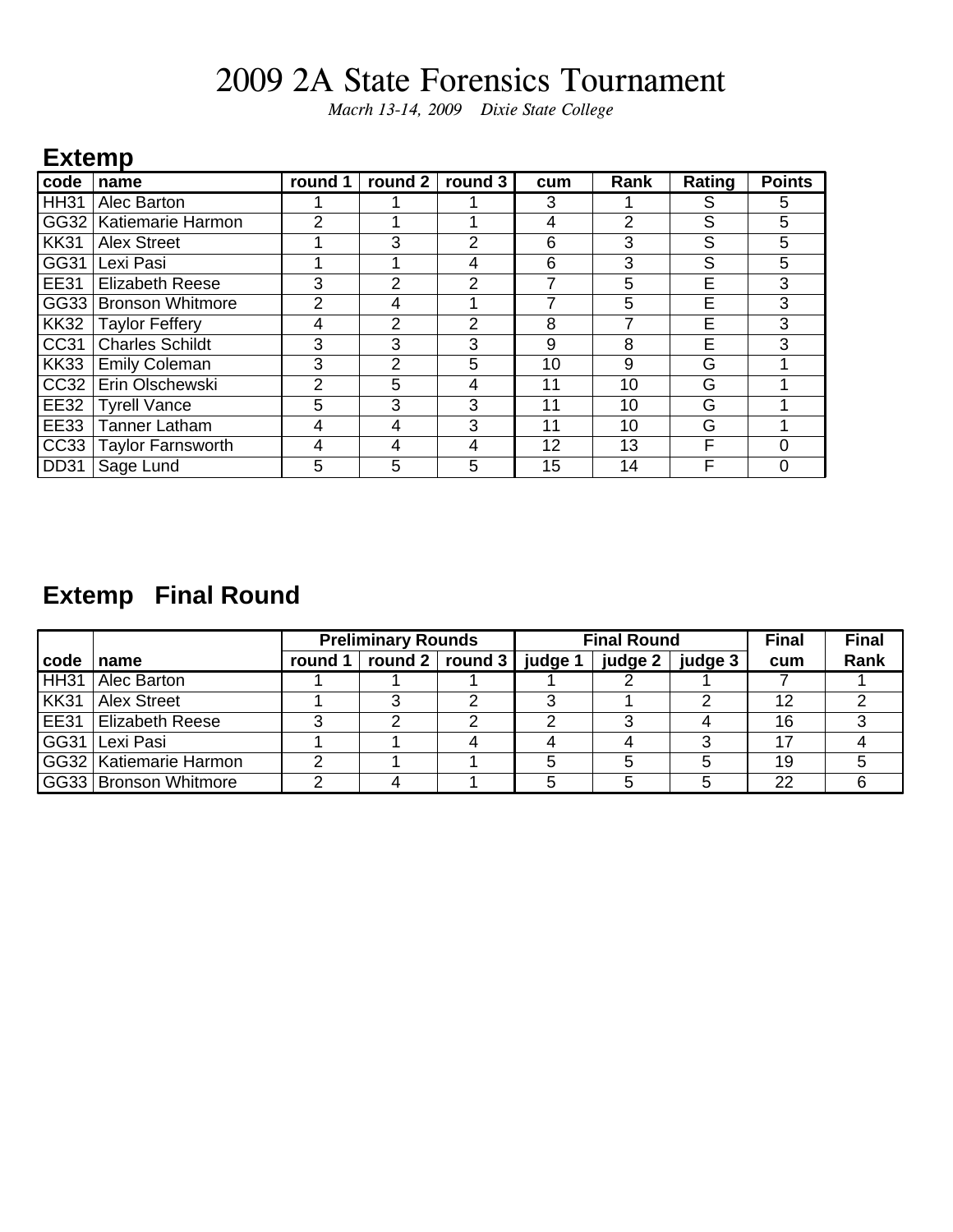*Macrh 13-14, 2009 Dixie State College*

#### **Oratory**

| code             | name                     | round 1        | round 2        | round 3        | cum | Rank           | Rating                  | <b>Points</b>  |
|------------------|--------------------------|----------------|----------------|----------------|-----|----------------|-------------------------|----------------|
| CC <sub>14</sub> | Cori Santos              | $\overline{2}$ | 2              |                | 5   |                | S                       | 5              |
| GG11             | <b>Mary Hoskins</b>      | 1              | 2              | $\overline{2}$ | 5   | 1              | $\overline{\mathsf{s}}$ | 5              |
| <b>KK11</b>      | Nicole Benjamin          | 3              | $\overline{2}$ |                | 6   | 3              | S                       | 5              |
| <b>CC11</b>      | <b>Audrey Baird</b>      | $\overline{2}$ | 3              |                | 6   | 3              | S                       | 5              |
| <b>EE11</b>      | <b>Blake Neilsen</b>     | $\overline{2}$ | 2              | 2              | 6   | 3              | S                       | 5              |
| EE13             | Arianne Richards         | $\overline{3}$ |                | 3              | 7   | $\overline{6}$ | Ē                       | $\overline{3}$ |
| CC <sub>13</sub> | Dana VanArsdol           | 1              | 4              | $\overline{2}$ | 7   | 6              | Ē                       | 3              |
| AA11             | <b>Stephanie Flores</b>  | $\overline{3}$ |                | 4              | 8   | 8              | E                       | 3              |
| II11             | Myla Livingston          | 1              | 3              | 4              | 8   | 8              | $\overline{E}$          | 3              |
| <b>CC12</b>      | Kira Wilson              | $\overline{2}$ | 5              | 2              | 9   | 10             | E                       | 3              |
| <b>EE12</b>      | Hayley Webb              | 4              |                | 4              | 9   | 10             | Ē                       | $\overline{3}$ |
| <b>BB12</b>      | Tausha Hansen            | 1              | 5              | 3              | 9   | 10             | E                       | 3              |
| <b>BB11</b>      | <b>Brianna Breinholt</b> | 4              | 3              | 3              | 10  | 13             | G                       |                |
| <b>KK12</b>      | <b>Garret Nash</b>       | 4              |                | 5              | 10  | 13             | G                       |                |
| <b>LL11</b>      | Lateeka Tillman          | 5              | 4              | 2              | 11  | 15             | G                       |                |
| <b>BB13</b>      | <b>Serenity Twiss</b>    | 3              | 5              | 4              | 12  | 16             | G                       |                |
| <b>DD12</b>      | <b>Riley Benson</b>      | 4              | 4              | 5              | 13  | 17             | F                       | 0              |
| DD <sub>13</sub> | <b>Caden Burrell</b>     | 5              | 3              | 5              | 13  | 17             | F                       | 0              |
| <b>LL12</b>      | <b>Brent Montgomery</b>  | 5              | 5              | 3              | 13  | 17             | F                       | 0              |
| <b>DD11</b>      | Katrina Simonsen         | 5              | $\overline{4}$ | 5              | 14  | 20             | F                       | 0              |
|                  |                          |                |                |                |     |                |                         |                |

### **Oratory Final Round**

|                  |                      | <b>Final Round Rank</b> |  |                           |         | <b>Final Round Rating</b> | <b>Final</b> | <b>Final</b> |
|------------------|----------------------|-------------------------|--|---------------------------|---------|---------------------------|--------------|--------------|
| code             | ∣name                | <b>judge</b> 1          |  | judge 2   judge 3 $\vert$ | judge 1 | judge $2 \mid$ judge 3    | cum          | Rank         |
|                  | CC14 Cori Santos     |                         |  |                           |         |                           | 6            |              |
|                  | CC11   Audrey Baird  |                         |  |                           |         |                           |              |              |
| KK11             | Nicole Benjamin      |                         |  |                           |         |                           |              |              |
| GG11             | Mary Hoskins         |                         |  |                           |         |                           |              |              |
| EE <sub>11</sub> | <b>Blake Neilsen</b> |                         |  |                           |         |                           | 15           |              |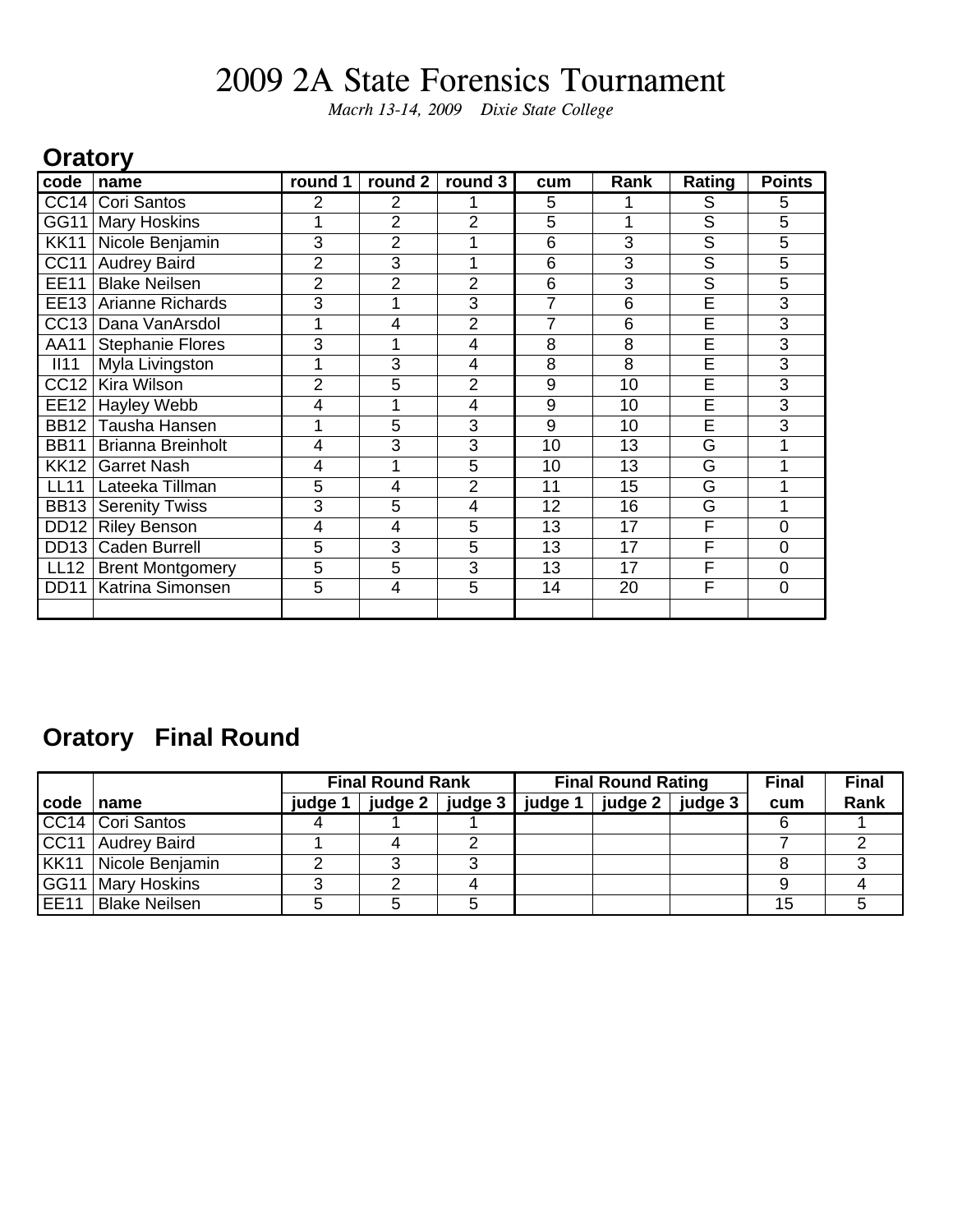*Macrh 13-14, 2009 Dixie State College*

#### **Congress**

| code              | name                       | judge 1         | judge 2         | judge 1         | judge 2         | cum             | Rank            | <b>Rating</b>           | <b>Points</b>  |
|-------------------|----------------------------|-----------------|-----------------|-----------------|-----------------|-----------------|-----------------|-------------------------|----------------|
| <b>KK42</b>       | <b>Brooks Lindberg</b>     |                 |                 | $\overline{3}$  | $\overline{10}$ | 15              |                 | $\overline{\mathsf{s}}$ | 5              |
| <b>BB41</b>       | <b>Tylene Nichols</b>      | $\overline{9}$  | 6               | $\overline{2}$  | 5               | 22              | $\overline{2}$  | $\overline{s}$          | 5              |
| <b>KK41</b>       | <b>Chauncey Singelton</b>  | 14              | 5               |                 | $\overline{2}$  | 22              | $\overline{2}$  | $\overline{\mathsf{s}}$ | 5              |
| CC43              | Michael Quigley            | 7               | 9               | 5               | 3               | 24              | 4               | $\overline{S}$          | 5              |
| <b>KK43</b>       | <b>Zach Nielson</b>        | $\overline{2}$  | 4               | $\overline{6}$  | 14              | 26              | $\overline{5}$  | $\overline{\mathsf{s}}$ | 5              |
| <b>EE42</b>       | <b>Emma Clement</b>        | 6               | $\overline{3}$  | 12              | 7               | 28              | 6               | $\overline{s}$          | 5              |
| CC42              | <b>Eric Wermuth</b>        | $\overline{8}$  | 14              | 7               | 1               | 30              | $\overline{7}$  | $\overline{s}$          | 5              |
| EE43              | <b>Whitney Warnick</b>     | 11              | 11              | 4               | $\overline{4}$  | 30              | $\overline{7}$  | $\overline{s}$          | 5              |
| <b>HH41</b>       | <b>Christian Halling</b>   | 5               | 8               | 8               | 12              | 33              | 9               | $\overline{\mathsf{E}}$ | 3              |
| <b>EE41</b>       | <b>Karen Woodbury</b>      | $\overline{10}$ | $\overline{2}$  | 9               | $\overline{13}$ | $\overline{34}$ | $\overline{10}$ | Έ                       | $\overline{3}$ |
| <b>HH42</b>       | K.C. Williams              | 4               | $\overline{7}$  | 15              | 15              | 41              | 11              | Έ                       | $\overline{3}$ |
| CC41              | Hailey Henderson           | 3               | 10              | 15              | 15              | 43              | 12              | $\overline{\mathsf{E}}$ | 3              |
| <b>FF43</b>       | <b>Andrew Conrad</b>       | 12              | 15              | 10              | 9               | 46              | $\overline{13}$ | $\overline{\mathsf{E}}$ | $\overline{3}$ |
| <b>FF42</b>       | Phillip Immel              | 15              | 15              | 13              | $\overline{6}$  | 49              | 14              | $\overline{E}$          | 3              |
| GG42              | <b>Halee Paris Randall</b> | 15              | 12              | 14              | 11              | 52              | 15              | $\overline{\mathsf{E}}$ | 3              |
| $\overline{JJ41}$ | <b>Chriss Wells</b>        | $\overline{15}$ | $\overline{15}$ | $\overline{15}$ | $\overline{8}$  | $\overline{53}$ | $\overline{16}$ | $\overline{\mathsf{G}}$ | 1              |
| GG43              | <b>Jake Fee</b>            | 15              | 13              | 11              | 15              | 54              | 17              | $\overline{\mathsf{G}}$ | 1              |
| <b>DD43</b>       | Sam Hansen                 | 13              | 15              | 15              | 15              | 58              | 18              | $\overline{\mathsf{G}}$ | 1              |
| <b>BB42</b>       | <b>Mindy Smith</b>         | 15              | 15              | 15              | 15              | 60              | 19              | G                       | 1              |
| <b>BB43</b>       | <b>Joel Cervantes</b>      | 15              | 15              | 15              | 15              | 60              | 19              | G                       | 1              |
| <b>DD42</b>       | Sam Brown                  | 15              | 15              | 15              | 15              | 60              | 19              | $\overline{\mathsf{G}}$ |                |
| <b>HH43</b>       | <b>Steven Henrikson</b>    | 15              | $\overline{15}$ | $\overline{15}$ | 15              | 60              | 19              | $\overline{G}$          | 1              |
| <b>DD41</b>       | <b>Tyrell Hansen</b>       | 15              | 15              | 15              | 15              | 60              | 19              | G                       | 1              |
| <b>FF41</b>       | <b>Chris Ericson</b>       | 15              | 15              | 15              | 15              | 60              | 19              | G                       |                |
| JJ42              | Paul Shulte                | 16              | 16              | 16              | 16              | 64              | 25              | $\overline{F}$          | $\overline{0}$ |
| JJ43              | Shawn Vernon               | 16              | 16              | 16              | 16              | 64              | 25              | F                       | $\overline{0}$ |
| GG41              | Katie Cannon               | $\overline{16}$ | 16              | 16              | 16              | 64              | 25              | F                       | $\overline{0}$ |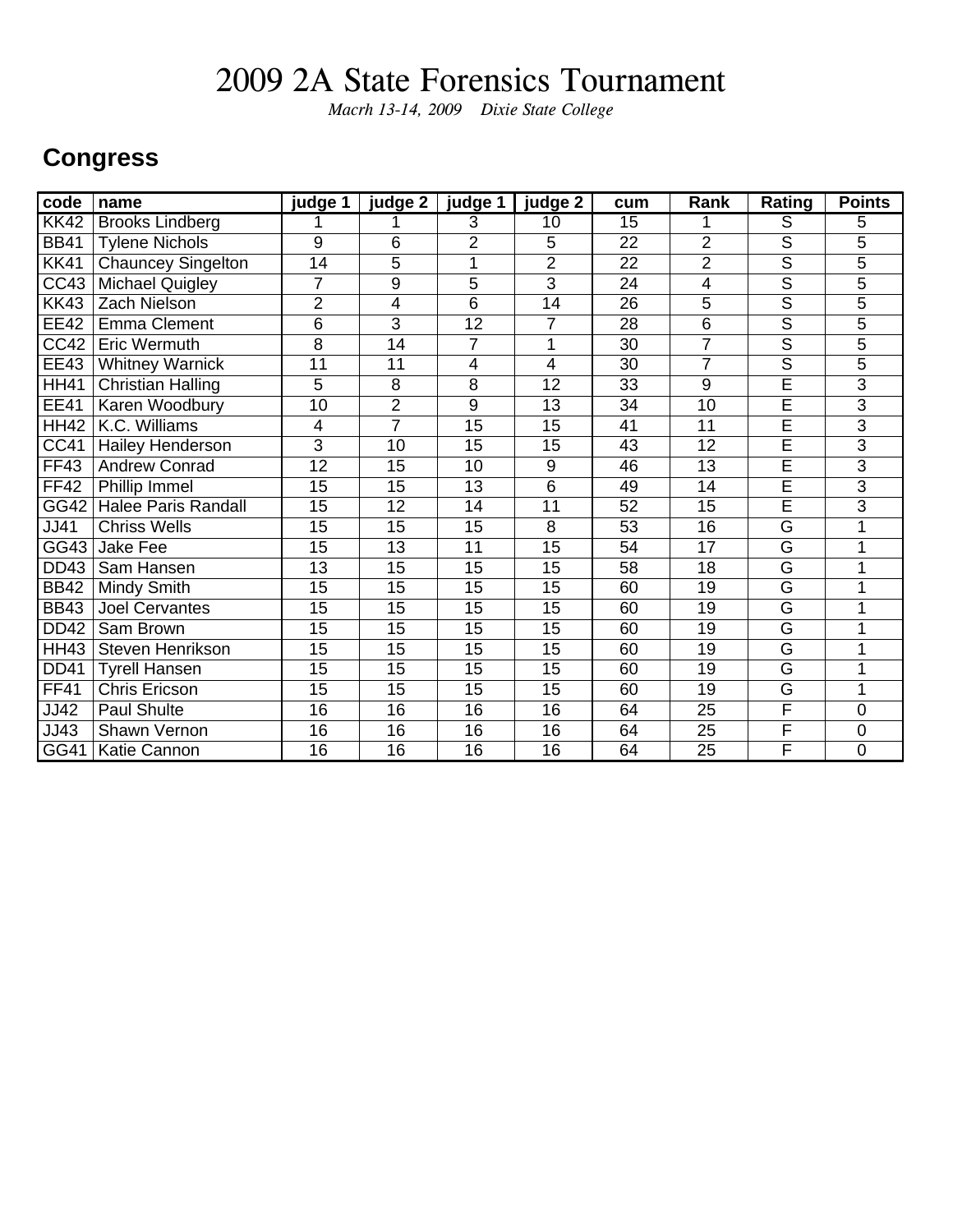*Macrh 13-14, 2009 Dixie State College*

#### **SPAR**

| code              | name                    | <b>Rd. 1</b>            | <b>Rd. 2</b>            | <b>Rd. 3</b>            | <b>Rd. 4</b>            | cum            | Rank                     | <b>Rating</b>           | <b>Points</b>           | <b>Place</b> |
|-------------------|-------------------------|-------------------------|-------------------------|-------------------------|-------------------------|----------------|--------------------------|-------------------------|-------------------------|--------------|
| <b>HH72</b>       | Alec Barton             | $\overline{\mathsf{W}}$ | $\overline{\mathsf{W}}$ | $\overline{\mathsf{W}}$ | $\overline{\mathsf{W}}$ | $\overline{4}$ | 1                        | $\overline{\mathsf{s}}$ | 5                       | 1st          |
| <b>LL71</b>       | <b>Brianna Bodily</b>   | $\overline{\mathsf{W}}$ | Ĺ                       | W                       | W                       | 3              | $\overline{4}$           | $\overline{s}$          | 5                       | 2nd          |
| <b>AA72</b>       | <b>Tyler Zeeman</b>     | W                       | W                       | W                       | W                       | $\overline{4}$ | $\mathbf 1$              | $\overline{\mathsf{s}}$ | $\overline{5}$          | 3rd          |
| CC73              | <b>Betty Maya Foote</b> | $\overline{\mathsf{W}}$ | W                       | W                       | W                       | $\overline{4}$ | 1                        | $\overline{\mathsf{s}}$ | $\overline{5}$          | 4th          |
| <b>HH71</b>       | <b>Ariel Mickelson</b>  | $\overline{\text{W}}$   | $\overline{W}$          | W                       | L                       | $\overline{3}$ | 4                        | $\overline{\mathsf{s}}$ | $\overline{5}$          |              |
| <b>AA73</b>       | <b>Ben Scot</b>         | L                       | $\overline{W}$          | $\overline{W}$          | $\overline{\text{W}}$   | $\overline{3}$ | 4                        | $\overline{\mathsf{s}}$ | $\overline{5}$          |              |
| <b>BB71</b>       | <b>Tylene Nichols</b>   | L                       | W                       | W                       | W                       | $\overline{3}$ | $\overline{4}$           | $\overline{\mathsf{s}}$ | $\overline{5}$          |              |
| <b>LL72</b>       | <b>Brittany Bodily</b>  | $\overline{\mathsf{w}}$ | W                       | L                       | W                       | $\overline{3}$ | $\overline{\mathbf{4}}$  | $\overline{\mathsf{s}}$ | $\overline{5}$          |              |
| $\overline{KK72}$ | J.D. Singleton          | $\overline{\mathsf{W}}$ | W                       | L                       | W                       | 3              | $\overline{4}$           | $\overline{\mathsf{s}}$ | 5                       |              |
| GG71              | <b>Danielle Leavitt</b> | $\overline{\mathsf{W}}$ | $\overline{W}$          | $\overline{\mathsf{W}}$ | L                       | $\overline{3}$ | $\overline{\mathcal{A}}$ | $\overline{\mathsf{s}}$ | 5                       |              |
| $\overline{CC72}$ | <b>Ivy Hazlett</b>      | $\overline{W}$          | $\overline{W}$          | $\overline{\mathsf{W}}$ | L                       | $\overline{3}$ | $\overline{4}$           | $\overline{\mathsf{s}}$ | $\overline{5}$          |              |
| <b>JJ71</b>       | <b>Chris Wells</b>      | W                       | W                       | L                       | L                       | $\overline{2}$ | 12                       | $\overline{\mathsf{E}}$ | $\overline{3}$          |              |
| <b>KK71</b>       | <b>Colten Kesler</b>    | L                       | $\overline{W}$          | $\overline{\mathsf{w}}$ | L                       | $\overline{2}$ | $\overline{12}$          | $\overline{\mathsf{E}}$ | $\overline{3}$          |              |
| <b>LL73</b>       | <b>Kaitlan Pearce</b>   | L                       | L                       | W                       | $\overline{\mathsf{W}}$ | $\overline{2}$ | $\overline{12}$          | Ē                       | 3                       |              |
| <b>CC71</b>       | Dayna VanArsdol         | $\overline{\mathsf{W}}$ | Ĺ                       | L                       | W                       | $\overline{2}$ | 12                       | Ē                       | $\overline{3}$          |              |
| <b>DD71</b>       | Chelsea Hansen          | $\overline{\mathsf{w}}$ | $\overline{\mathsf{W}}$ | L                       | L                       | $\overline{2}$ | $\overline{12}$          | $\overline{\mathsf{E}}$ | $\overline{3}$          |              |
|                   | KK73 Zach Nielson       | L                       | L                       | $\overline{W}$          | $\overline{W}$          | $\overline{2}$ | $\overline{12}$          | Ē                       | $\overline{3}$          |              |
| <b>EE71</b>       | Morgan Linton           | $\overline{\mathsf{w}}$ | $\overline{W}$          | L                       | L                       | $\overline{2}$ | $\overline{12}$          | $\overline{\mathsf{E}}$ | $\overline{3}$          |              |
| <b>DD72</b>       | Sam Brown               | $\overline{W}$          | Ĺ                       | L                       | W                       | $\overline{2}$ | 12                       | $\overline{\mathsf{E}}$ | $\overline{3}$          |              |
| GG73              | <b>Maesar Prep</b>      | L                       | W                       | L                       | W                       | $\overline{2}$ | 12                       | Ē                       | $\overline{3}$          |              |
|                   | GG72 Lizzie Leake       | L                       | L                       | $\overline{\mathsf{W}}$ | W                       | $\overline{2}$ | $\overline{12}$          | E                       | $\overline{3}$          |              |
| <b>FF71</b>       | Keilian Meyer           | $\overline{\mathsf{w}}$ | $\overline{W}$          | L                       | L                       | $\overline{2}$ | $\overline{12}$          | $\overline{\sf E}$      | $\overline{\mathbf{3}}$ |              |
| DD73              | <b>Tyrel Crane</b>      | L                       | L                       | $\overline{\mathsf{w}}$ | L                       | $\overline{1}$ | $\overline{23}$          | $\overline{\mathsf{G}}$ | $\overline{1}$          |              |
| <b>BB72</b>       | <b>Felicia Puffer</b>   |                         | L                       | L                       | W                       | 1              | 23                       | $\overline{\mathsf{G}}$ | $\overline{1}$          |              |
| <b>BB73</b>       | Tina Smith              | L                       | L                       | L                       | W                       | 1              | 23                       | G                       | $\mathbf 1$             |              |
| <b>HH73</b>       | Samantha Johnson        | W                       | L                       | L                       | L                       | 1              | 23                       | G                       | $\mathbf 1$             |              |
| <b>EE72</b>       | <b>Jeff Fulmer</b>      | L                       | Ĺ                       | $\overline{\mathsf{W}}$ | L                       | 1              | $\overline{23}$          | $\overline{\mathsf{G}}$ | $\mathbf 1$             |              |
| II71              | Sergai Trisllebaugh     | L                       | Ĺ                       | $\overline{W}$          | L                       | 1              | 23                       | $\overline{\mathsf{G}}$ | $\mathbf 1$             |              |
| <b>AA71</b>       | <b>Robbie Maciel</b>    | L                       | L                       | L                       | $\overline{\mathsf{w}}$ | 1              | $\overline{23}$          | $\overline{\mathsf{G}}$ | $\overline{1}$          |              |
| <b>JJ72</b>       | <b>Chris Bristow</b>    | L                       |                         |                         | L                       | $\mathbf 0$    |                          |                         | $\overline{0}$          |              |
| FF73              | <b>Reid Wendel</b>      | L                       |                         |                         | L                       | $\mathbf 0$    |                          |                         | $\mathbf 0$             |              |
| FF72              | <b>Andrew Conrad</b>    |                         |                         |                         |                         | $\overline{0}$ |                          |                         | $\overline{0}$          |              |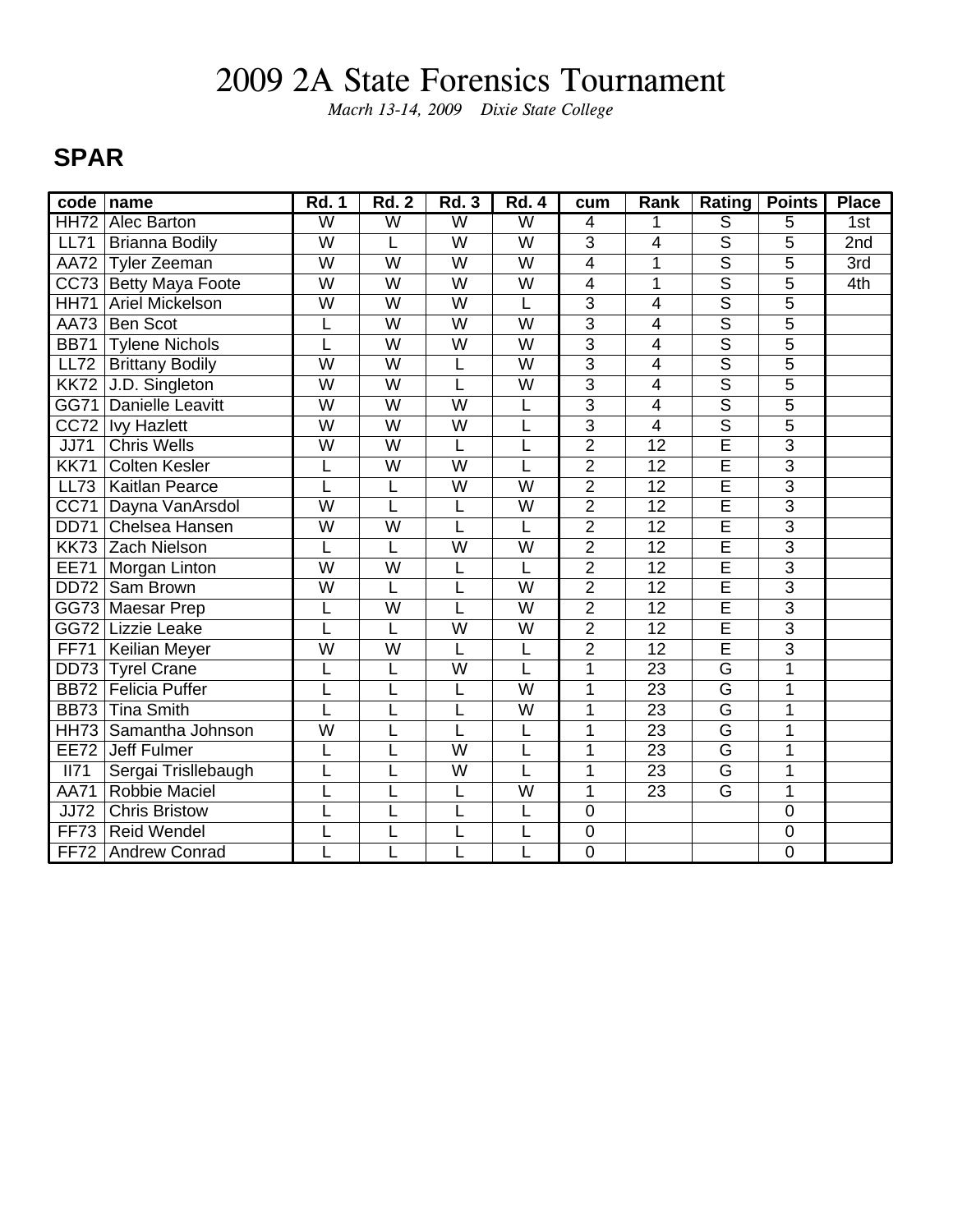*Macrh 13-14, 2009 Dixie State College*

### **Public Forum**

| code        | name                                        | rd. | rd. 2 | rd. 3 | rd. 4 | cum | Rank           | Rating | <b>Points</b> | <b>Place</b> |
|-------------|---------------------------------------------|-----|-------|-------|-------|-----|----------------|--------|---------------|--------------|
| <b>EE61</b> | Whitney Warnick & Kelsey Jones              | W   | W     | W     | W     | 4   |                | S      | 5             | 1st          |
| CC61        | Cori Santos & Audrey Baird                  | W   | W     | W     |       | 3   | $\overline{2}$ | S      | 5             | 2nd          |
| <b>EE63</b> | Matthew Starks & Elizabeth Reese            |     | W     | W     | W     | 3   | $\overline{2}$ | S      | 5             | 3rd          |
| EE62        | Ariel Peterson & Samanthan Peterson         | W   |       | W     | W     | 3   | 2              | S      | 5             |              |
| GG62        | Kyle Perry & Chesea Kristiansen             | W   | W     |       | W     | 3   | $\overline{2}$ | S      | 5             |              |
| GG61        | Katiemarie Harmon & Kylie Richins           | W   |       |       | W     | 2   | 6              | E      | 3             |              |
| <b>kK63</b> | Taylor Jeffery & Jessica Jeffery            | W   | W     |       |       | 2   | 6              | E      | 3             |              |
| GG64        | Flavia Lima & Kyler Balcer                  |     | W     |       | W     | 2   | 6              | E      | 3             |              |
| <b>KK61</b> | Kammy Johnson & McKenna Jones               |     | W     | W     |       | 2   | 6              | E      | 3             |              |
| GG63        | Ethan English & Chris Gonzales              | W   |       |       | W     | 2   | 6              | E      | 3             |              |
| <b>BB61</b> | Rachel Sawyer & Jordon Bradley              |     | W     | W     |       | 2   | 6              | E      | 3             |              |
| <b>DD61</b> | Casey Yardley & Dalton Burr                 |     |       | W     |       |     | 12             | G      | 1             |              |
| <b>II61</b> | Josh Worsham & Myla Livingston              |     |       | W     |       |     | 12             | G      | 4             |              |
| <b>kK62</b> | <b>Garret Nash &amp; Matt Curtis</b>        | W   |       |       |       |     | 12             | G      |               |              |
|             | CC62 Taylor Talbot & Lillian Mckinley-Jones |     |       |       | W     |     | 12             | G      |               |              |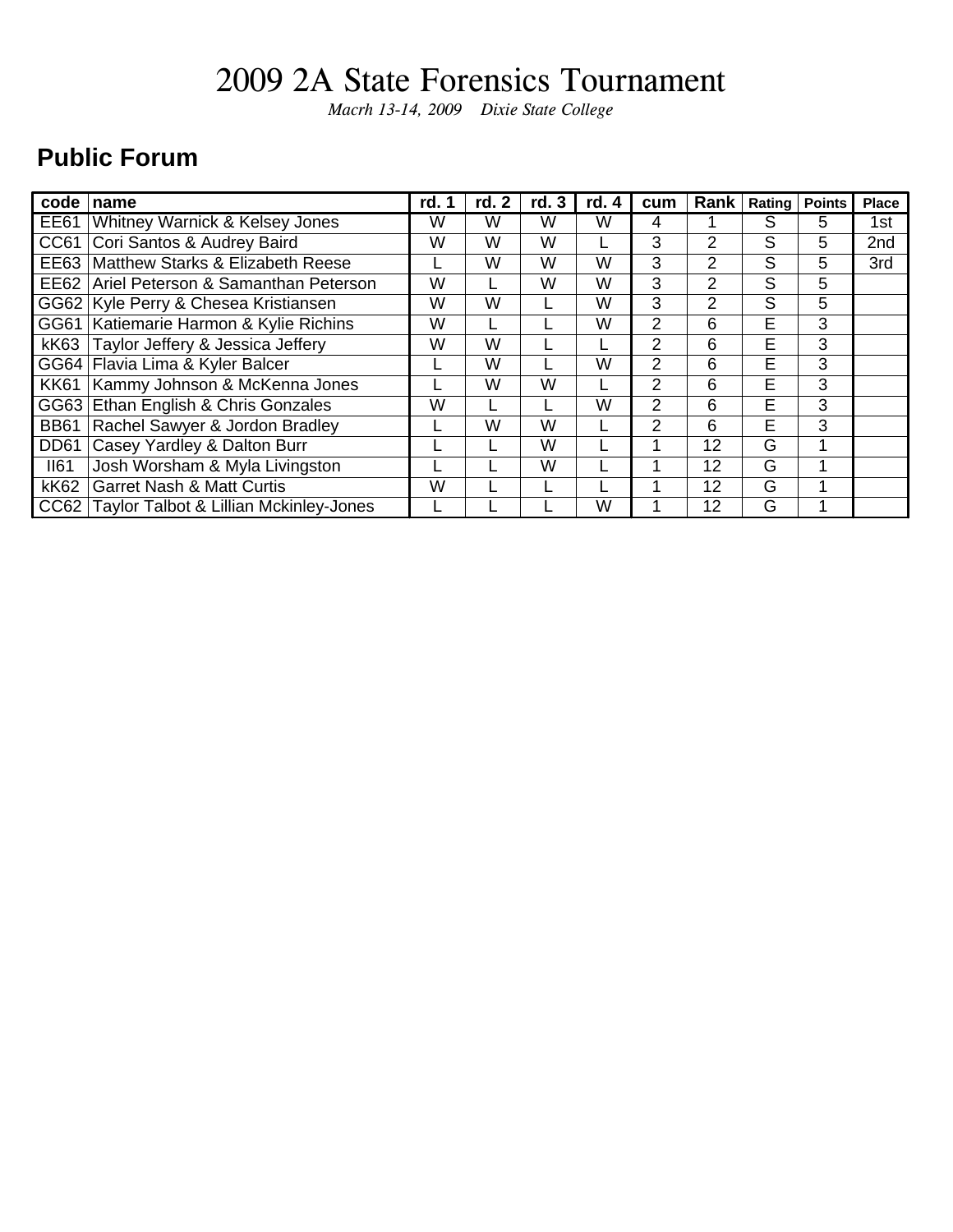*Macrh 13-14, 2009 Dixie State College*

### **Lincoln Douglas**

| code        | name                    | round 1 | round $2$ | round $3$ | round $\overline{4}$ | cum            | Rank           | Rating | <b>Points</b> |
|-------------|-------------------------|---------|-----------|-----------|----------------------|----------------|----------------|--------|---------------|
| <b>EE53</b> | <b>Hayley Webb</b>      | W       | W         | W         | W                    | 4              |                | S      | 5.            |
| <b>KK52</b> | <b>Brooks Lindberg</b>  | W       | W         | W         |                      | 3              | 2              | S      | 5             |
| CC53        | David Pilibosian        | W       | W         |           | W                    | 3              | 2              | S      | 5             |
| GG51        | Lexi Pasi               | W       | W         |           | W                    | 3              | $\overline{2}$ | S      | 5             |
| <b>EE51</b> | Tyler Whitlock          | W       |           | W         | W                    | 3              | $\overline{2}$ | S      | 5             |
| <b>KK51</b> | <b>Alex Street</b>      | W       |           | W         |                      | 2              | 6              | E      | 3             |
| GG52        | Matt Fee                |         | W         | W         |                      | $\overline{2}$ | 6              | E      | 3             |
| <b>BB51</b> | Shashi Patel            | W       | W         |           |                      | $\overline{2}$ | 6              | E      | 3             |
| <b>EE54</b> | Kevin Johnstun          | W       |           | W         |                      | 2              | 6              | E      | 3             |
| <b>EE52</b> | <b>Jackson Banks</b>    |         |           | W         | W                    | 2              | 6              | E      | 3             |
| CC51        | <b>Hailey Henderson</b> |         | W         |           | W                    | 2              | 6              | E      | 3             |
| <b>KK53</b> | <b>Emily Coleman</b>    |         |           | W         | W                    | 2              | 6              | E      | 3             |
| <b>FF51</b> | Cullin Johns            |         |           |           | W                    |                | 13             | G      |               |
| GG53        | <b>Cameron Connell</b>  |         | W         |           |                      |                | 13             | G      |               |
| <b>BB52</b> | <b>Ruby Melendez</b>    |         |           |           |                      | $\overline{0}$ |                |        | 0             |
|             | CC52 James Jorgen       |         |           |           |                      | $\Omega$       |                |        | 0             |